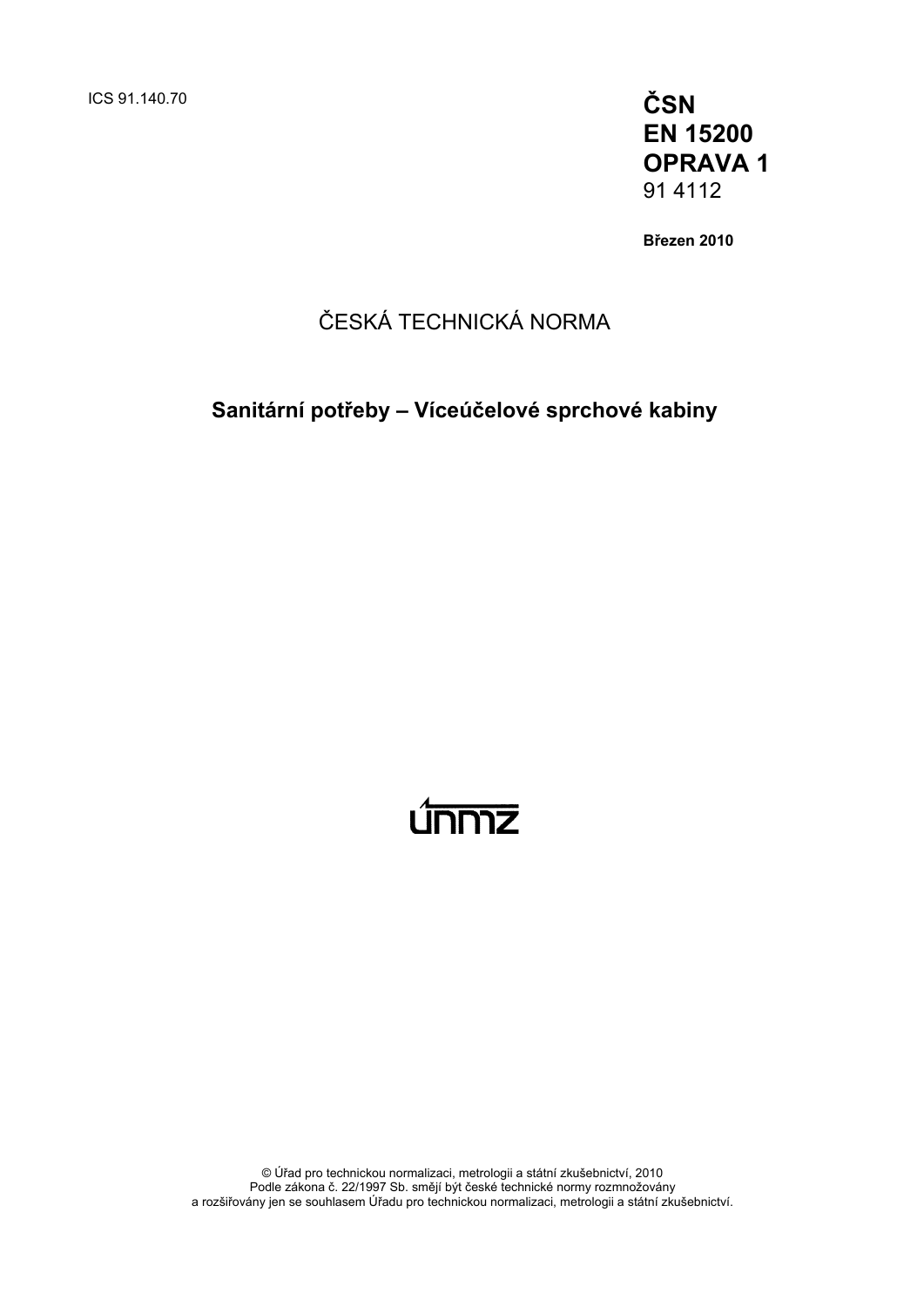ČSN EN 15200/Opr.1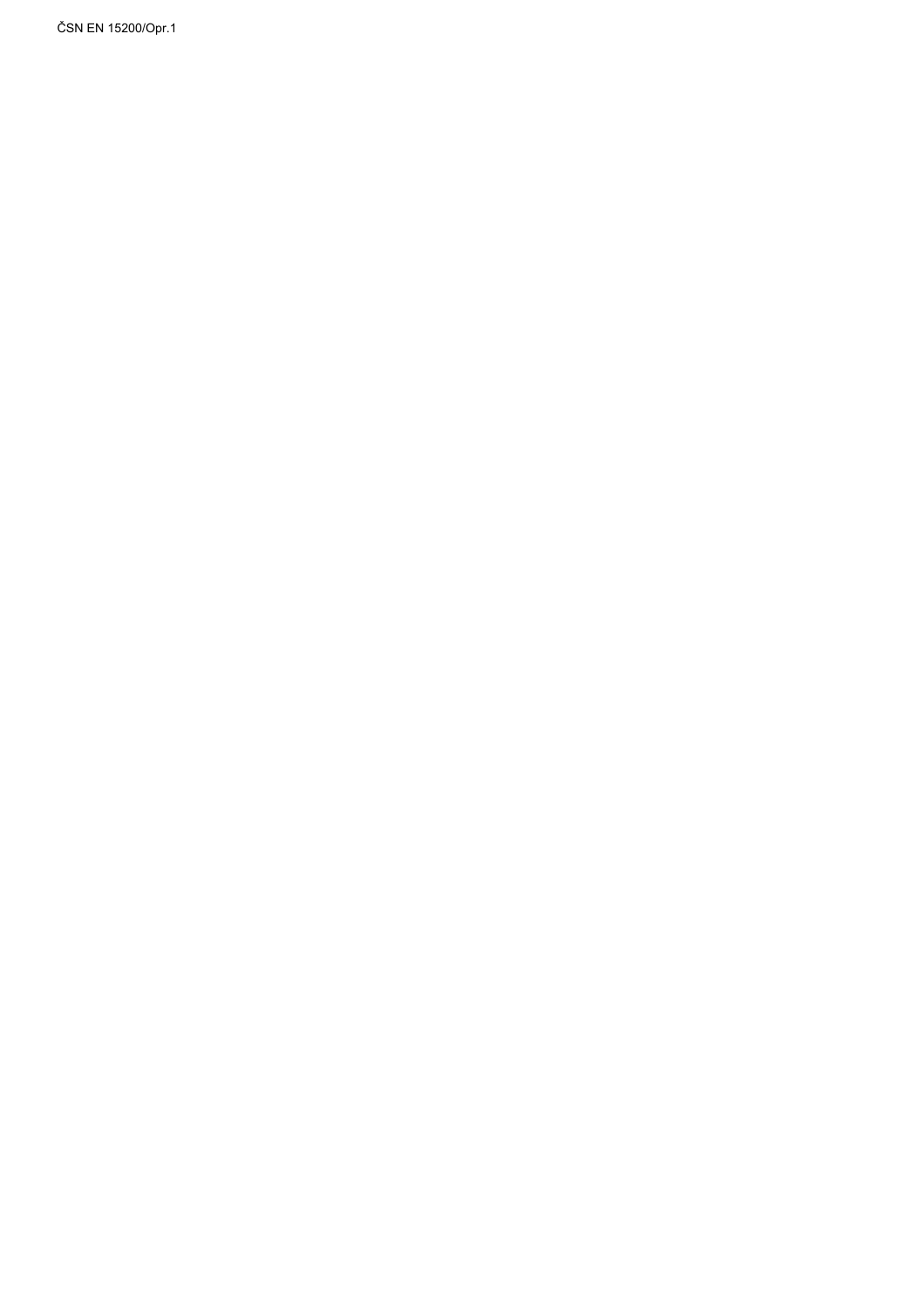## EUROPEAN STANDARD

## **EN 15200:2007/AC**

NORME EUROPÉENNE

EUROPÄISCHE NORM

 November 2009 Novembre 2009 November 2009

**ICS** 91.140.70

English version Version Française Deutsche Fassung

Sanitary appliances - Multifunction shower cabinets

Appareils sanitaires - Cabines de douche multifonctions

 Sanitärausstattungsgegenstände - Multifunktionsduschkabinen

This corrigendum becomes effective on 4 November 2009 for incorporation in the three official language versions of the EN.

Ce corrigendum prendra effet le 4 novembre 2009 pour incorporation dans les trois versions linguistiques officielles de la EN.

Die Berichtigung tritt am 4.November 2009 zur Einarbeitung in die drei offiziellen Sprachfassungen der EN in Kraft.



EUROPEAN COMMITTEE FOR STANDARDIZATION COMITÉ EUROPÉEN DE NORMALISATION EUROPÄISCHES KOMITEE FÜR NORMUNG

**Management Centre: Avenue Marnix 17, B-1000 Brussels** 

© 2009 CEN All rights of exploitation in any form and by any means reserved worldwide for CEN national Members. Tous droits d'exploitation sous quelque forme et de quelque manière que ce soit réservés dans le monde entier aux membres nationaux du CEN.

Alle Rechte der Verwertung, gleich in welcher Form und in welchem Verfahren, sind weltweit den nationalen Mitgliedern von CEN vorbehalten.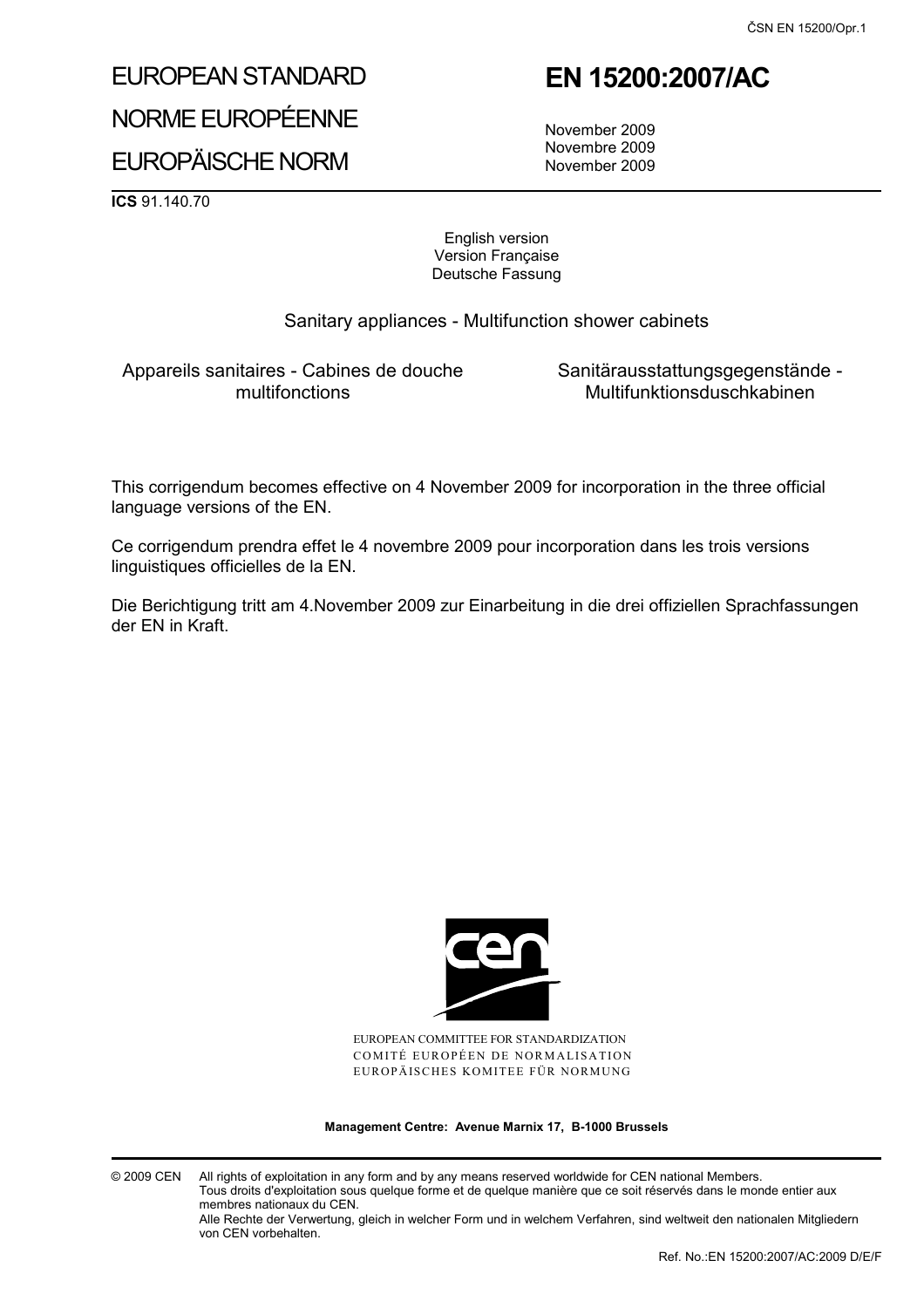### **EN 15200:2007/AC:2009 (E)**

#### **1 Modification to 6.18.1, Test apparatus**

*Replace 6.18.1, b) with the following text:* "

b) temperature controlled room at (20 $_{-0}^{+5}$  $^{+5}_{-0}$ ) °C within 2 m of the shower cabinet under test.".